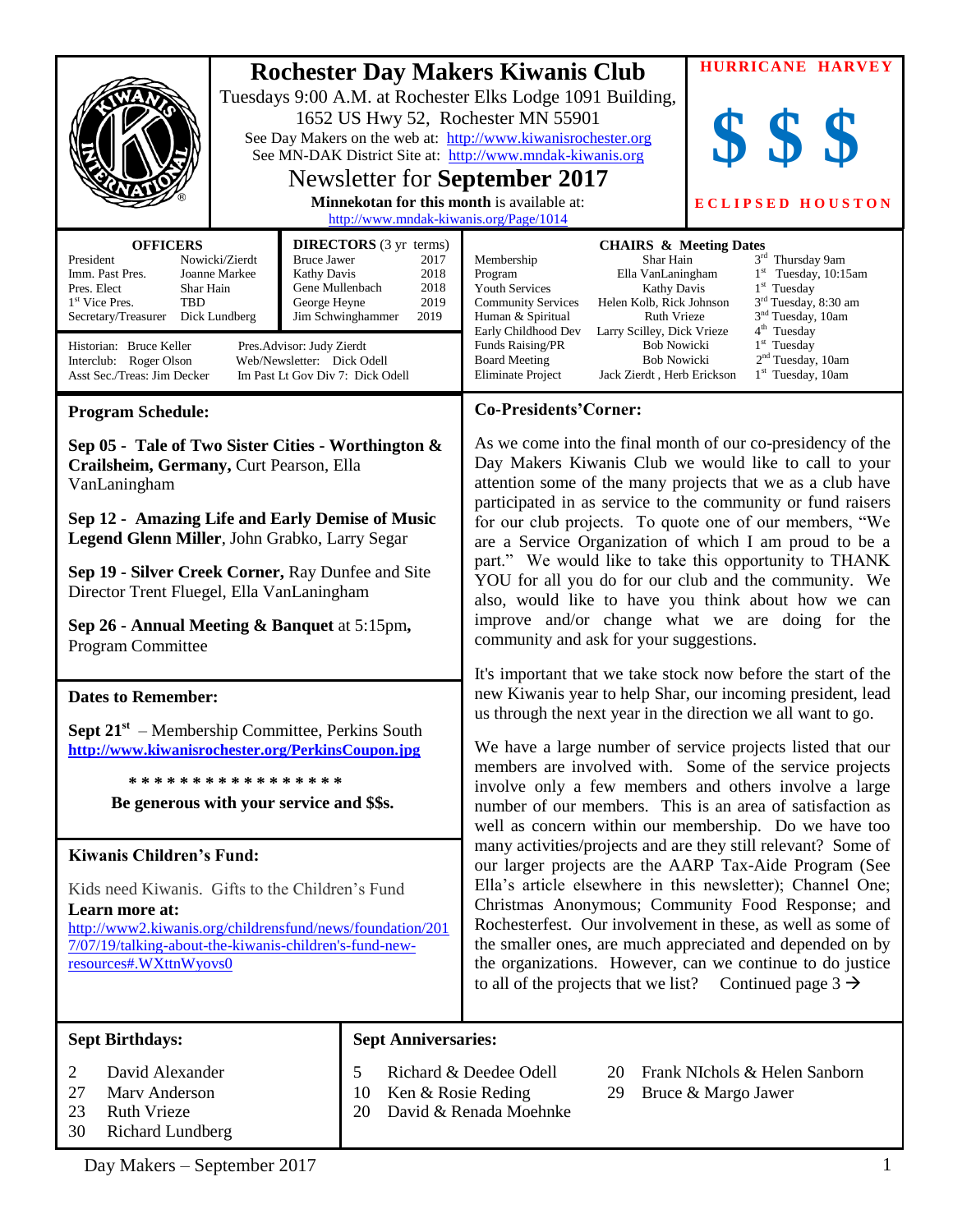## **Secretary/Treasurer's Report – 07/11/2017**

| <b>Bank Balance 7/31/2017:</b> | \$18,642.61   |
|--------------------------------|---------------|
| <b>Bike Repair Fund:</b>       | 132.95<br>SS. |
| <b>Charitable Account:</b>     | \$5,948.04    |
| Administrative Fund:           | \$6,516.33    |
| Service Fund:                  | \$6,045.29    |

**Members on Leave:** Don Cain, Tom Lemke, Judy Lien, Peter Schuh

**July Service Hour Statistics:** 353 hours by 29 members, 48% Participation.

## **August Board Meeting Summary:**

The board approved procuring item(s) for the silent auction at the District Convention at a cost not to exceed \$75.00, with the cost coming from our Happy Bucks funds.

The board discussed our tradition of giving appreciation certificates to our speakers. For returning speakers, should we come up with another appreciation gift for them, possibly a frame for their certificate, or a pen? No action was taken.

## **Committee Reports**

**Community Service-** The summer tax program is running. The committee is considering the best way for our club to volunteer at the Rochester Area ReStore.

**Early Childhood Development-** We have good club participation in reading programs during the school year. The committee is investigating ways to be involved during the summer months. The committee is also looking at ways that our club can be more involved in schools during the school year.

**Faith & Spiritual Values-** Continuing to send cards to members and family with health issues. A card was sent to the Darlene Brandt family letting them know how we used their memorial gift. A thank you note was sent to the Hawk and Sons Crane Service for their assistance with the Golf Ball Drop Fund Raiser.

**Fund Raising-** Ongoing Projects

**Membership-** Continue to seek new members. Encourage bringing guests when we have an outstanding speaker. The committee is looking into using Post Bulletin event calendar listing when we have an outstanding speaker scheduled.

Continued next column  $\rightarrow$ 

## **Secy/Treas Report (Continued):**

**Program-** Programs are scheduled through September. Our Annual Picnic combined with the Club's  $23<sup>rd</sup>$  Birthday party at Quarry Hill Nature Center is scheduled on August  $22<sup>nd</sup>$ . Our Annual Meeting, with Induction of new Officers, will be on September  $26<sup>th</sup>$  at Willow Creek Golf Course.

**Public Relations-** Looking into publicizing our events and meetings in the Post Bulletin.

**Social Media/Web Site-** Nothing to report concerning Social Media. Some suggested changes have been made to our Web Site.

## **Strategic Planning-**

**Youth Services-** The committee will be ramping up their activity as school starts.

## **Richard Lundberg,** Secy/Treasurer

## **Kiwanis International Scholarships:**

Get to know our KI scholarship recipients (Aug 22, 2017) from grants of KI Children's Fund at: [http://www2.kiwanis.org/childrensfund/news/foundat](http://www2.kiwanis.org/childrensfund/news/foundation/2017/08/22/get-to-know-our-scholarship-recipients#.WacOB2yovs1) [ion/2017/08/22/get-to-know-our-scholarship](http://www2.kiwanis.org/childrensfund/news/foundation/2017/08/22/get-to-know-our-scholarship-recipients#.WacOB2yovs1)[recipients#.WacOB2yovs1](http://www2.kiwanis.org/childrensfund/news/foundation/2017/08/22/get-to-know-our-scholarship-recipients#.WacOB2yovs1)

## **Dick Odell**

## **Annual Meeting & Banquet:**

Please put Tuesday, September 26, on your calendars and plan to bring your significant other. We will start with our silent auction and social time, enjoy that yummy pork loin (penne pasta primavera vegetarian alternative) and then honor our outgoing Board members and induct our new ones.

You can sign up at a club meeting in September, or call Ella at 289-2668. Don't miss it ... our premier social event of the year!!

 **Ella VanLaningham**

### **Kiwanis Defining Statement:**

**Kiwanis is a global organization of volunteers dedicated to improving the world one child and one community at a time.**

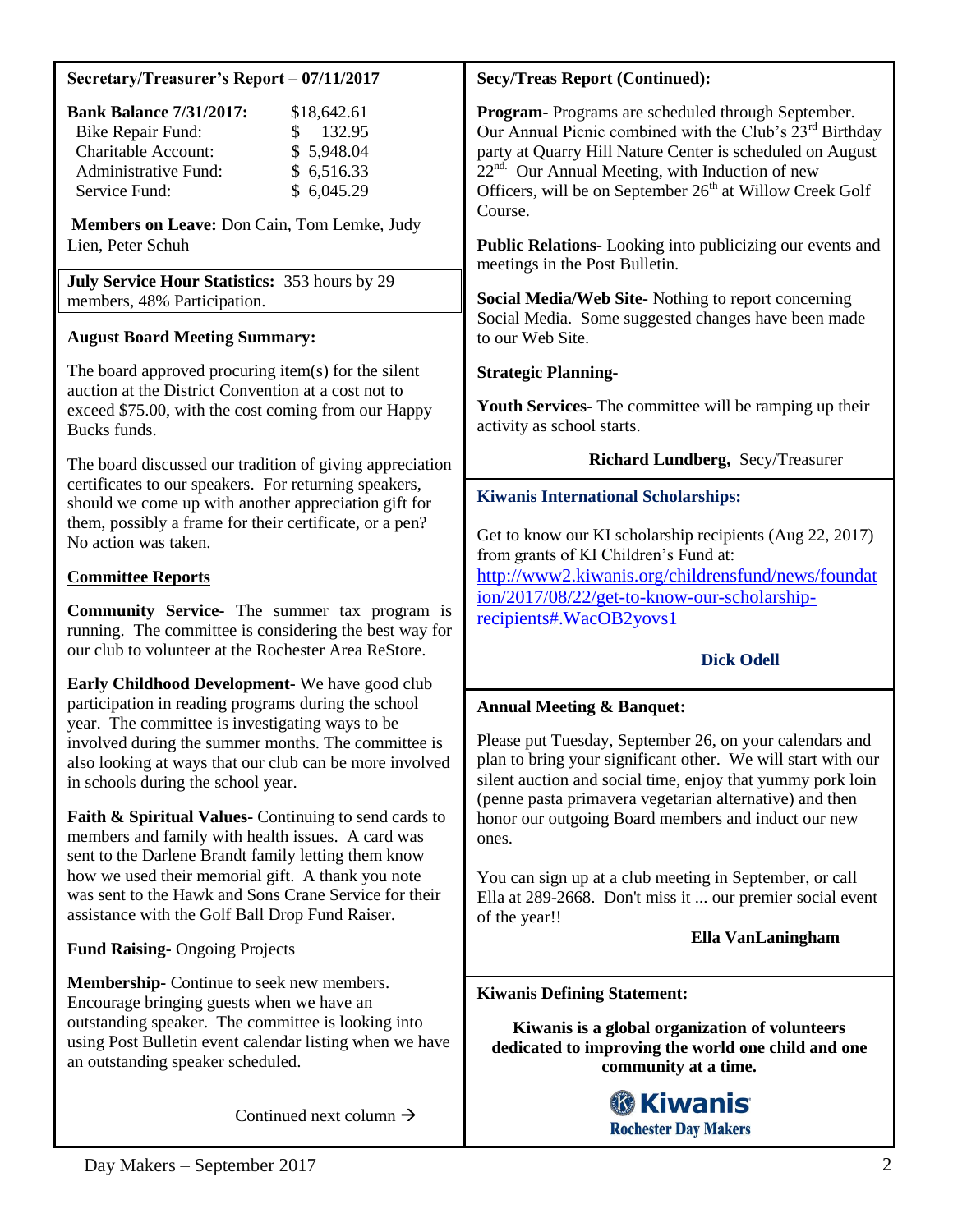## **In Case You Missed It: August 21, 2017**

The moon, sun and International Space Station are all visible in this photo.



Solar eclipse at the point of totality.



Totality in WY was 2:33 minutes, and the whole eclipse process was over 2 hours.



A good time was had by all……

 **Dick Odell**

# **Co-Presidents' Corner:**

We also, have fund raising activities that help our club earn the dollars needed to contribute to support some community projects . The main fund raising activities that we are involved with are: The Kiwanis/Cambria Hockey Festival; selling of Herberger's Coupon Books; selling of Rochesterfest Buttons and our Club's Golf Ball Drop at Rochesterfest. If we decide not to participate in one or all of these, then where will our service budget funds come from?

These funds are reinvested in the community along with significant service hours mainly in our schools. Within the schools and community we have our scholarship program, the Reading Oasis at Gage, and other reading programs in other elementary schools. Equally important are the Student Leadership Programs at Riverside Elementary School (K-kids, Terrific Kids and popcorn parties); Harriet Bishop Elementary School (K-kids); and the Key Club at Century High School.

There's no doubt that our investment in our today's youth via these school projects will help build a better future for us all … but we need your continued support.

Think about it! **Bob Nowicki and Jack Zierdt** 2016 -2017 Co-Presidents

**Kiwanis MN-Dakota District Convention:**



Day Makers Team delivers and attends conference.